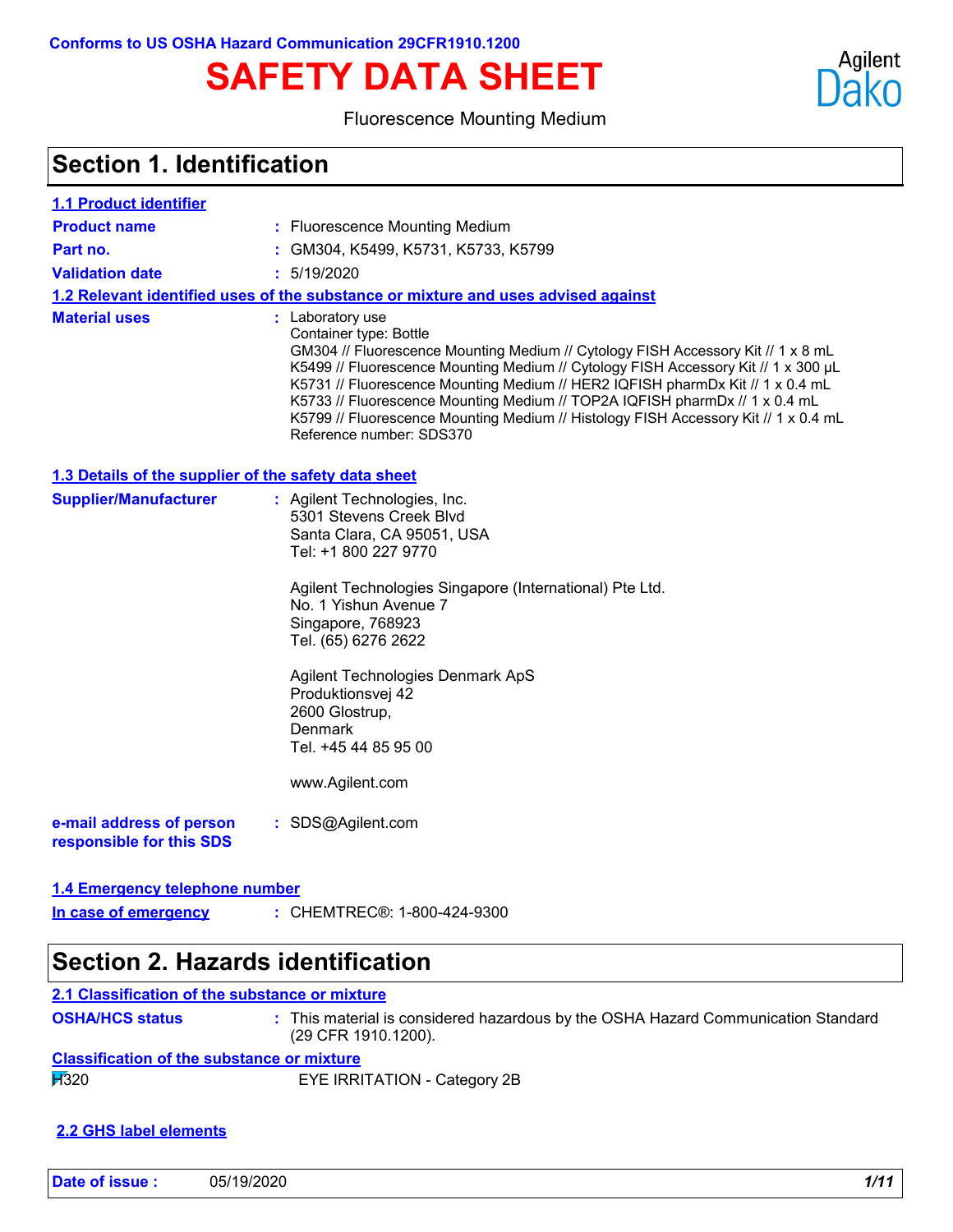### **Section 2. Hazards identification**

| <b>Signal word</b>                         | : Warning                                                                                                                                                                                                                      |  |
|--------------------------------------------|--------------------------------------------------------------------------------------------------------------------------------------------------------------------------------------------------------------------------------|--|
| <b>Hazard statements</b>                   | : H320 - Causes eye irritation.                                                                                                                                                                                                |  |
| <b>Precautionary statements</b>            |                                                                                                                                                                                                                                |  |
| <b>Prevention</b>                          | : P264 - Wash hands thoroughly after handling.                                                                                                                                                                                 |  |
| <b>Response</b>                            | : P305 + P351 + P338 - IF IN EYES: Rinse cautiously with water for several minutes.<br>Remove contact lenses, if present and easy to do. Continue rinsing.<br>P337 + P313 - If eye irritation persists: Get medical attention. |  |
| <b>Storage</b>                             | : Not applicable.                                                                                                                                                                                                              |  |
| <b>Disposal</b>                            | Not applicable.                                                                                                                                                                                                                |  |
| 2.3 Other hazards                          |                                                                                                                                                                                                                                |  |
| <b>Hazards not otherwise</b><br>classified | : None known.                                                                                                                                                                                                                  |  |
|                                            |                                                                                                                                                                                                                                |  |

### **Section 3. Composition/information on ingredients**

**Substance/mixture :**

: Mixture

| <b>Ingredient name</b> | $\bullet$<br>70 | <b>CAS number</b> |
|------------------------|-----------------|-------------------|
| Glycerol               | ≥50 - ≤75       | 56-81-5           |

Any concentration shown as a range is to protect confidentiality or is due to batch variation.

**There are no additional ingredients present which, within the current knowledge of the supplier and in the concentrations applicable, are classified as hazardous to health or the environment and hence require reporting in this section.**

**Occupational exposure limits, if available, are listed in Section 8.**

### **Section 4. First aid measures**

| 4.1 Description of necessary first aid measures |                                                                                                                                                                                                                                                                                                                                                                                                                                                                                                                                                                                                                                                                                                                                                                                                                           |
|-------------------------------------------------|---------------------------------------------------------------------------------------------------------------------------------------------------------------------------------------------------------------------------------------------------------------------------------------------------------------------------------------------------------------------------------------------------------------------------------------------------------------------------------------------------------------------------------------------------------------------------------------------------------------------------------------------------------------------------------------------------------------------------------------------------------------------------------------------------------------------------|
| <b>Eye contact</b>                              | : Immediately flush eyes with plenty of water, occasionally lifting the upper and lower<br>eyelids. Check for and remove any contact lenses. Continue to rinse for at least 10<br>minutes. If irritation persists, get medical attention.                                                                                                                                                                                                                                                                                                                                                                                                                                                                                                                                                                                 |
| <b>Inhalation</b>                               | : Remove victim to fresh air and keep at rest in a position comfortable for breathing. If<br>not breathing, if breathing is irregular or if respiratory arrest occurs, provide artificial<br>respiration or oxygen by trained personnel. It may be dangerous to the person providing<br>aid to give mouth-to-mouth resuscitation. Get medical attention if adverse health effects<br>persist or are severe. If unconscious, place in recovery position and get medical<br>attention immediately. Maintain an open airway. Loosen tight clothing such as a collar,<br>tie, belt or waistband.                                                                                                                                                                                                                              |
| <b>Skin contact</b>                             | : Flush contaminated skin with plenty of water. Remove contaminated clothing and<br>shoes. Get medical attention if symptoms occur. Wash clothing before reuse. Clean<br>shoes thoroughly before reuse.                                                                                                                                                                                                                                                                                                                                                                                                                                                                                                                                                                                                                   |
| <b>Ingestion</b>                                | : Wash out mouth with water. Remove dentures if any. Remove victim to fresh air and<br>keep at rest in a position comfortable for breathing. If material has been swallowed and<br>the exposed person is conscious, give small quantities of water to drink. Stop if the<br>exposed person feels sick as vomiting may be dangerous. Do not induce vomiting<br>unless directed to do so by medical personnel. If vomiting occurs, the head should be<br>kept low so that vomit does not enter the lungs. Get medical attention if adverse health<br>effects persist or are severe. Never give anything by mouth to an unconscious person.<br>If unconscious, place in recovery position and get medical attention immediately.<br>Maintain an open airway. Loosen tight clothing such as a collar, tie, belt or waistband. |

#### **4.2 Most important symptoms/effects, acute and delayed**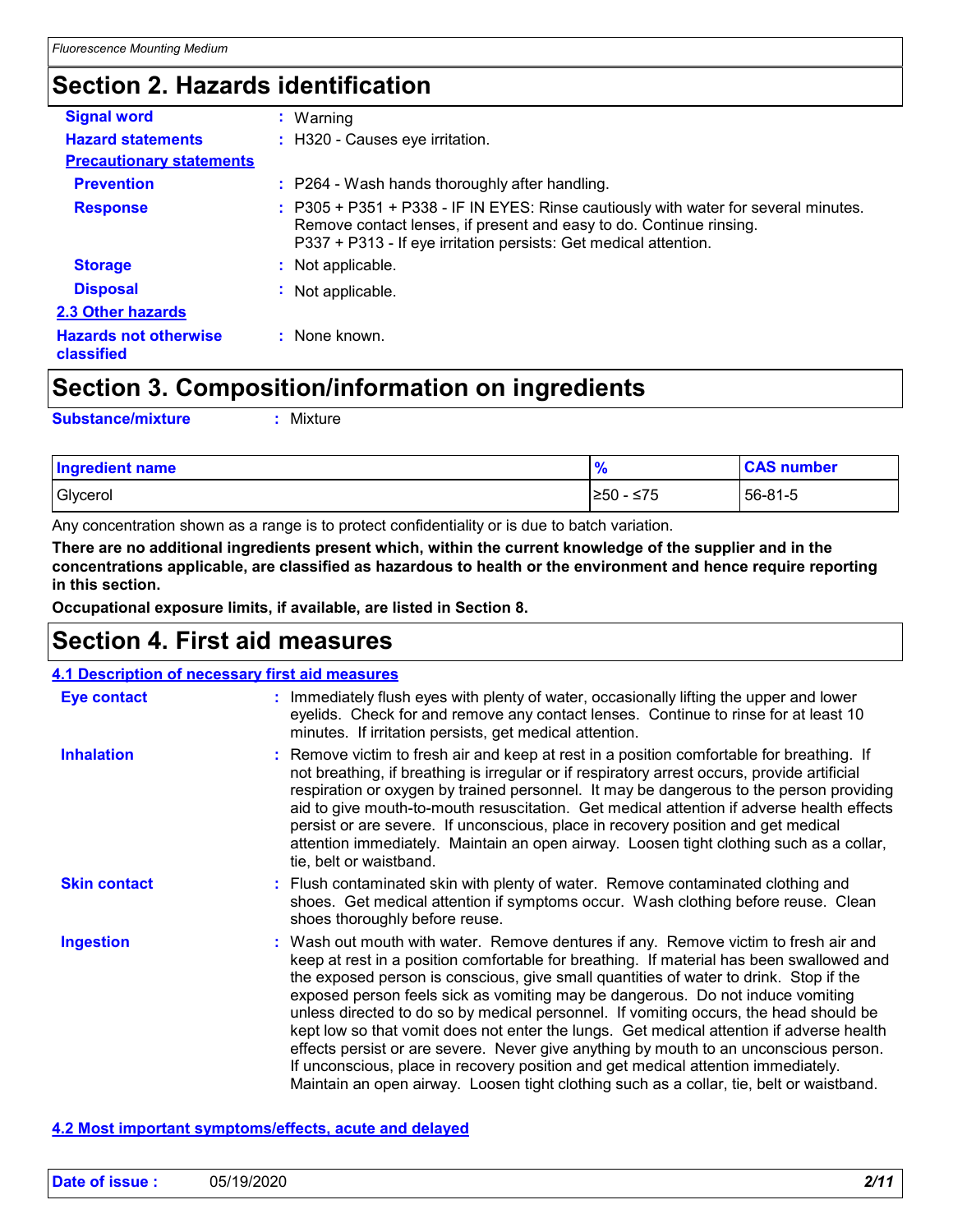## **Section 4. First aid measures**

| <b>Potential acute health effects</b> |  |                                                                                                                                                                               |  |  |
|---------------------------------------|--|-------------------------------------------------------------------------------------------------------------------------------------------------------------------------------|--|--|
| <b>Eye contact</b>                    |  | : Causes eye irritation.                                                                                                                                                      |  |  |
| <b>Inhalation</b>                     |  | : No known significant effects or critical hazards.                                                                                                                           |  |  |
| <b>Skin contact</b>                   |  | : No known significant effects or critical hazards.                                                                                                                           |  |  |
| <b>Ingestion</b>                      |  | : No known significant effects or critical hazards.                                                                                                                           |  |  |
| <b>Over-exposure signs/symptoms</b>   |  |                                                                                                                                                                               |  |  |
| <b>Eye contact</b>                    |  | : Adverse symptoms may include the following:<br>irritation<br>watering<br>redness                                                                                            |  |  |
| <b>Inhalation</b>                     |  | : No specific data.                                                                                                                                                           |  |  |
| <b>Skin contact</b>                   |  | : No specific data.                                                                                                                                                           |  |  |
| <b>Ingestion</b>                      |  | : No specific data.                                                                                                                                                           |  |  |
|                                       |  | 4.3 Indication of immediate medical attention and special treatment needed, if necessary                                                                                      |  |  |
| <b>Notes to physician</b>             |  | : Treat symptomatically. Contact poison treatment specialist immediately if large<br>quantities have been ingested or inhaled.                                                |  |  |
| <b>Specific treatments</b>            |  | : No specific treatment.                                                                                                                                                      |  |  |
| <b>Protection of first-aiders</b>     |  | : No action shall be taken involving any personal risk or without suitable training. It may<br>be dangerous to the person providing aid to give mouth-to-mouth resuscitation. |  |  |

### **See toxicological information (Section 11)**

### **Section 5. Fire-fighting measures**

| 5.1 Extinguishing media                                   |                                                                                                                                                                                                     |  |
|-----------------------------------------------------------|-----------------------------------------------------------------------------------------------------------------------------------------------------------------------------------------------------|--|
| <b>Suitable extinguishing</b><br>media                    | : Use an extinguishing agent suitable for the surrounding fire.                                                                                                                                     |  |
| <b>Unsuitable extinguishing</b><br>media                  | : None known.                                                                                                                                                                                       |  |
| 5.2 Special hazards arising from the substance or mixture |                                                                                                                                                                                                     |  |
| <b>Specific hazards arising</b><br>from the chemical      | : In a fire or if heated, a pressure increase will occur and the container may burst.                                                                                                               |  |
| <b>Hazardous thermal</b><br>decomposition products        | Decomposition products may include the following materials:<br>carbon dioxide<br>carbon monoxide                                                                                                    |  |
| <b>5.3 Advice for firefighters</b>                        |                                                                                                                                                                                                     |  |
| <b>Special protective actions</b><br>for fire-fighters    | : Promptly isolate the scene by removing all persons from the vicinity of the incident if<br>there is a fire. No action shall be taken involving any personal risk or without suitable<br>training. |  |
| <b>Special protective</b><br>equipment for fire-fighters  | : Fire-fighters should wear appropriate protective equipment and self-contained breathing<br>apparatus (SCBA) with a full face-piece operated in positive pressure mode.                            |  |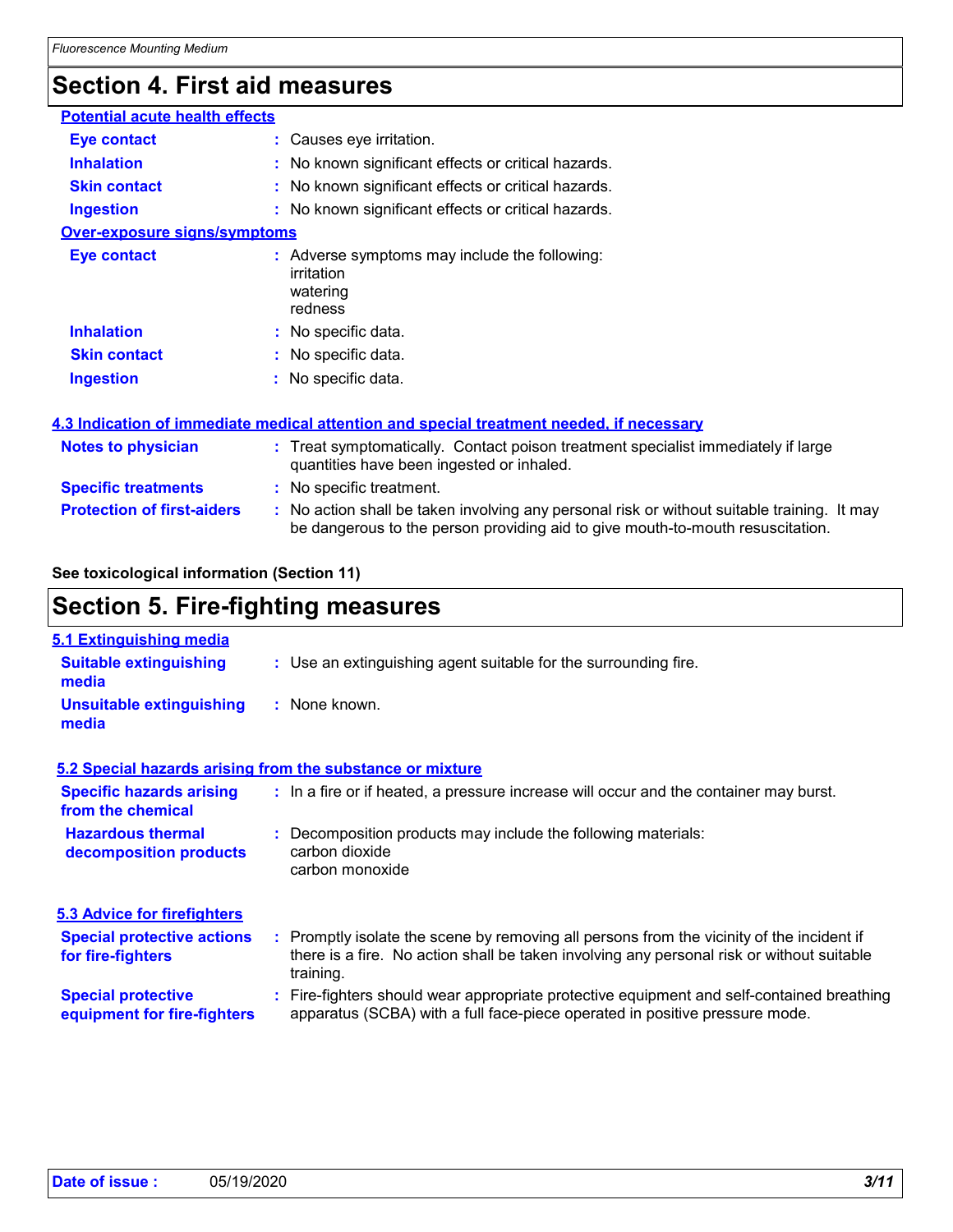### **Section 6. Accidental release measures**

|                                         | 6.1 Personal precautions, protective equipment and emergency procedures                                                                                                                                                                                                                                                                                                                                          |
|-----------------------------------------|------------------------------------------------------------------------------------------------------------------------------------------------------------------------------------------------------------------------------------------------------------------------------------------------------------------------------------------------------------------------------------------------------------------|
| For non-emergency<br>personnel          | : No action shall be taken involving any personal risk or without suitable training.<br>Evacuate surrounding areas. Keep unnecessary and unprotected personnel from<br>entering. Do not touch or walk through spilled material. Avoid breathing vapor or mist.<br>Provide adequate ventilation. Wear appropriate respirator when ventilation is<br>inadequate. Put on appropriate personal protective equipment. |
| For emergency responders                | If specialized clothing is required to deal with the spillage, take note of any information in<br>Section 8 on suitable and unsuitable materials. See also the information in "For non-<br>emergency personnel".                                                                                                                                                                                                 |
| <b>6.2 Environmental</b><br>precautions | : Avoid dispersal of spilled material and runoff and contact with soil, waterways, drains<br>and sewers. Inform the relevant authorities if the product has caused environmental<br>pollution (sewers, waterways, soil or air).                                                                                                                                                                                  |
|                                         | 6.3 Methods and materials for containment and cleaning up                                                                                                                                                                                                                                                                                                                                                        |
| <b>Methods for cleaning up</b>          | : Stop leak if without risk. Move containers from spill area. Dilute with water and mop up<br>if water-soluble. Alternatively, or if water-insoluble, absorb with an inert dry material and<br>place in an appropriate waste disposal container. Dispose of via a licensed waste<br>disposal contractor.                                                                                                         |

### **Section 7. Handling and storage**

### **7.1 Precautions for safe handling**

| <b>Protective measures</b>                                                                                        | : Put on appropriate personal protective equipment (see Section 8). Do not ingest. Avoid<br>contact with eyes, skin and clothing. Avoid breathing vapor or mist. Keep in the original<br>container or an approved alternative made from a compatible material, kept tightly<br>closed when not in use. Empty containers retain product residue and can be hazardous.<br>Do not reuse container.                                                                                                                                                                                                                                              |  |
|-------------------------------------------------------------------------------------------------------------------|----------------------------------------------------------------------------------------------------------------------------------------------------------------------------------------------------------------------------------------------------------------------------------------------------------------------------------------------------------------------------------------------------------------------------------------------------------------------------------------------------------------------------------------------------------------------------------------------------------------------------------------------|--|
| <b>Advice on general</b><br>occupational hygiene                                                                  | Eating, drinking and smoking should be prohibited in areas where this material is<br>handled, stored and processed. Workers should wash hands and face before eating,<br>drinking and smoking. Remove contaminated clothing and protective equipment before<br>entering eating areas. See also Section 8 for additional information on hygiene<br>measures.                                                                                                                                                                                                                                                                                  |  |
| <b>7.2 Conditions for safe</b><br>storage, including any<br><b>incompatibilities</b>                              | : Specific storage conditions: Please consult the label.<br>Store in accordance with local regulations. Store in original container protected from<br>direct sunlight in a dry, cool and well-ventilated area, away from incompatible materials<br>(see Section 10) and food and drink. Keep container tightly closed and sealed until<br>ready for use. Containers that have been opened must be carefully resealed and kept<br>upright to prevent leakage. Do not store in unlabeled containers. Use appropriate<br>containment to avoid environmental contamination. See Section 10 for incompatible<br>materials before handling or use. |  |
| <b>7.3 Specific end use(s)</b><br><b>Recommendations</b><br><b>Industrial sector specific</b><br><b>solutions</b> | : Industrial applications, Professional applications.<br>: Not applicable.                                                                                                                                                                                                                                                                                                                                                                                                                                                                                                                                                                   |  |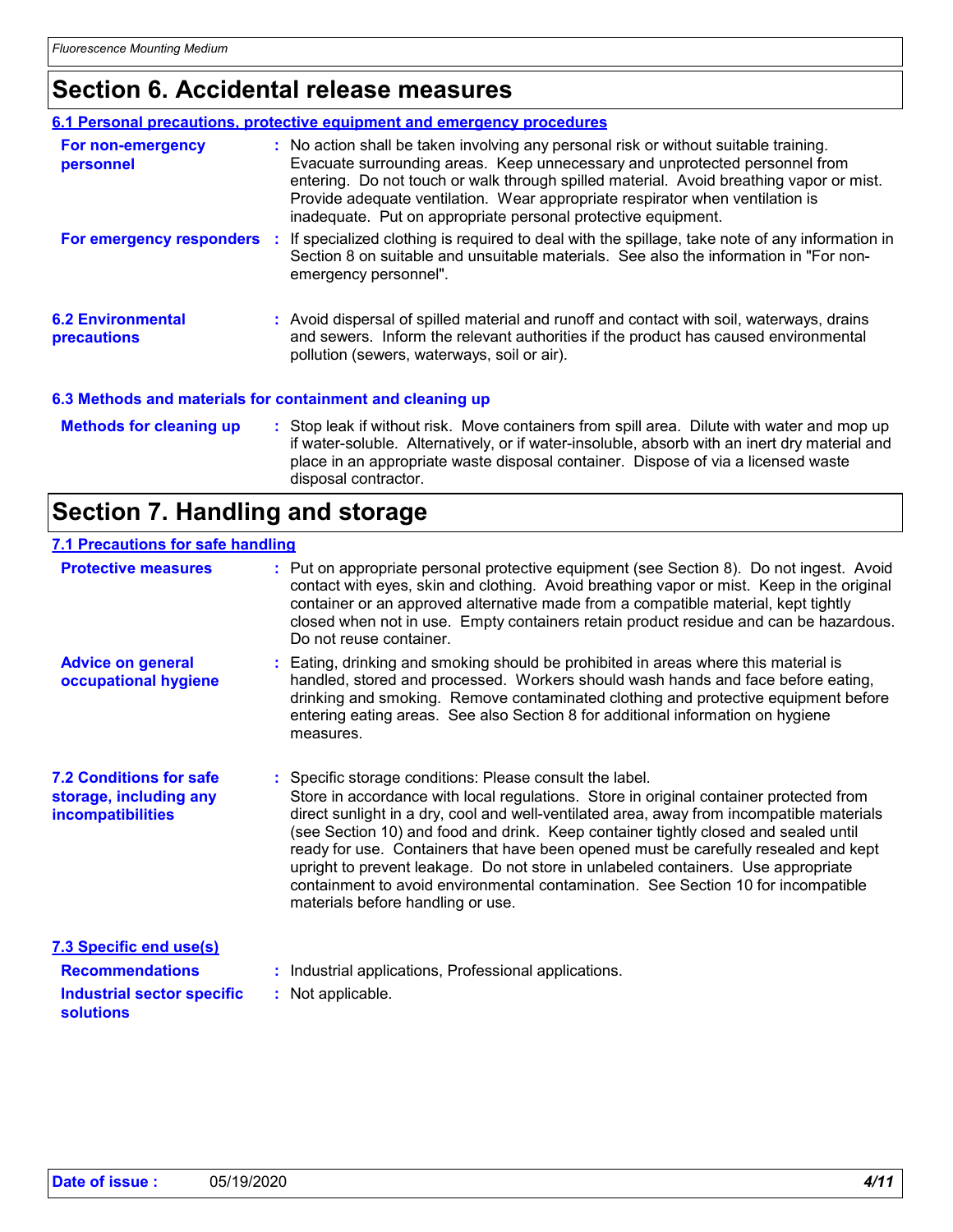### **Section 8. Exposure controls/personal protection**

#### **8.1 Control parameters**

#### **Occupational exposure limits**

| <b>Ingredient name</b> | <b>Exposure limits</b>                                                                                                                                                                                                                                                                                                        |
|------------------------|-------------------------------------------------------------------------------------------------------------------------------------------------------------------------------------------------------------------------------------------------------------------------------------------------------------------------------|
| Glycerol               | OSHA PEL 1989 (United States, 3/1989).<br>TWA: 5 mg/m <sup>3</sup> 8 hours. Form: Respirable<br>fraction<br>TWA: 10 mg/m <sup>3</sup> 8 hours. Form: Total dust<br>OSHA PEL (United States, 5/2018).<br>TWA: 5 mg/m <sup>3</sup> 8 hours. Form: Respirable<br>fraction<br>TWA: 15 mg/m <sup>3</sup> 8 hours. Form: Total dust |

| <b>8.2 Exposure controls</b>                     |                                                                                                                                                                                                                                                                                                                                                                                                                                                                                                                                                                                                                        |  |
|--------------------------------------------------|------------------------------------------------------------------------------------------------------------------------------------------------------------------------------------------------------------------------------------------------------------------------------------------------------------------------------------------------------------------------------------------------------------------------------------------------------------------------------------------------------------------------------------------------------------------------------------------------------------------------|--|
| <b>Appropriate engineering</b><br>controls       | : Good general ventilation should be sufficient to control worker exposure to airborne<br>contaminants.                                                                                                                                                                                                                                                                                                                                                                                                                                                                                                                |  |
| <b>Environmental exposure</b><br><b>controls</b> | Emissions from ventilation or work process equipment should be checked to ensure<br>they comply with the requirements of environmental protection legislation. In some<br>cases, fume scrubbers, filters or engineering modifications to the process equipment<br>will be necessary to reduce emissions to acceptable levels.                                                                                                                                                                                                                                                                                          |  |
| <b>Individual protection measures</b>            |                                                                                                                                                                                                                                                                                                                                                                                                                                                                                                                                                                                                                        |  |
| <b>Hygiene measures</b>                          | : Wash hands, forearms and face thoroughly after handling chemical products, before<br>eating, smoking and using the lavatory and at the end of the working period.<br>Appropriate techniques should be used to remove potentially contaminated clothing.<br>Wash contaminated clothing before reusing. Ensure that eyewash stations and safety<br>showers are close to the workstation location.                                                                                                                                                                                                                      |  |
| <b>Eye/face protection</b>                       | Safety eyewear complying with an approved standard should be used when a risk<br>assessment indicates this is necessary to avoid exposure to liquid splashes, mists,<br>gases or dusts. If contact is possible, the following protection should be worn, unless<br>the assessment indicates a higher degree of protection: chemical splash goggles.                                                                                                                                                                                                                                                                    |  |
| <b>Skin protection</b>                           |                                                                                                                                                                                                                                                                                                                                                                                                                                                                                                                                                                                                                        |  |
| <b>Hand protection</b>                           | : Chemical-resistant, impervious gloves complying with an approved standard should be<br>worn at all times when handling chemical products if a risk assessment indicates this is<br>necessary. Considering the parameters specified by the glove manufacturer, check<br>during use that the gloves are still retaining their protective properties. It should be<br>noted that the time to breakthrough for any glove material may be different for different<br>glove manufacturers. In the case of mixtures, consisting of several substances, the<br>protection time of the gloves cannot be accurately estimated. |  |
| <b>Body protection</b>                           | Personal protective equipment for the body should be selected based on the task being<br>performed and the risks involved and should be approved by a specialist before<br>handling this product.                                                                                                                                                                                                                                                                                                                                                                                                                      |  |
| <b>Other skin protection</b>                     | Appropriate footwear and any additional skin protection measures should be selected<br>based on the task being performed and the risks involved and should be approved by a<br>specialist before handling this product.                                                                                                                                                                                                                                                                                                                                                                                                |  |
| <b>Respiratory protection</b>                    | Based on the hazard and potential for exposure, select a respirator that meets the<br>÷<br>appropriate standard or certification. Respirators must be used according to a<br>respiratory protection program to ensure proper fitting, training, and other important<br>aspects of use.                                                                                                                                                                                                                                                                                                                                 |  |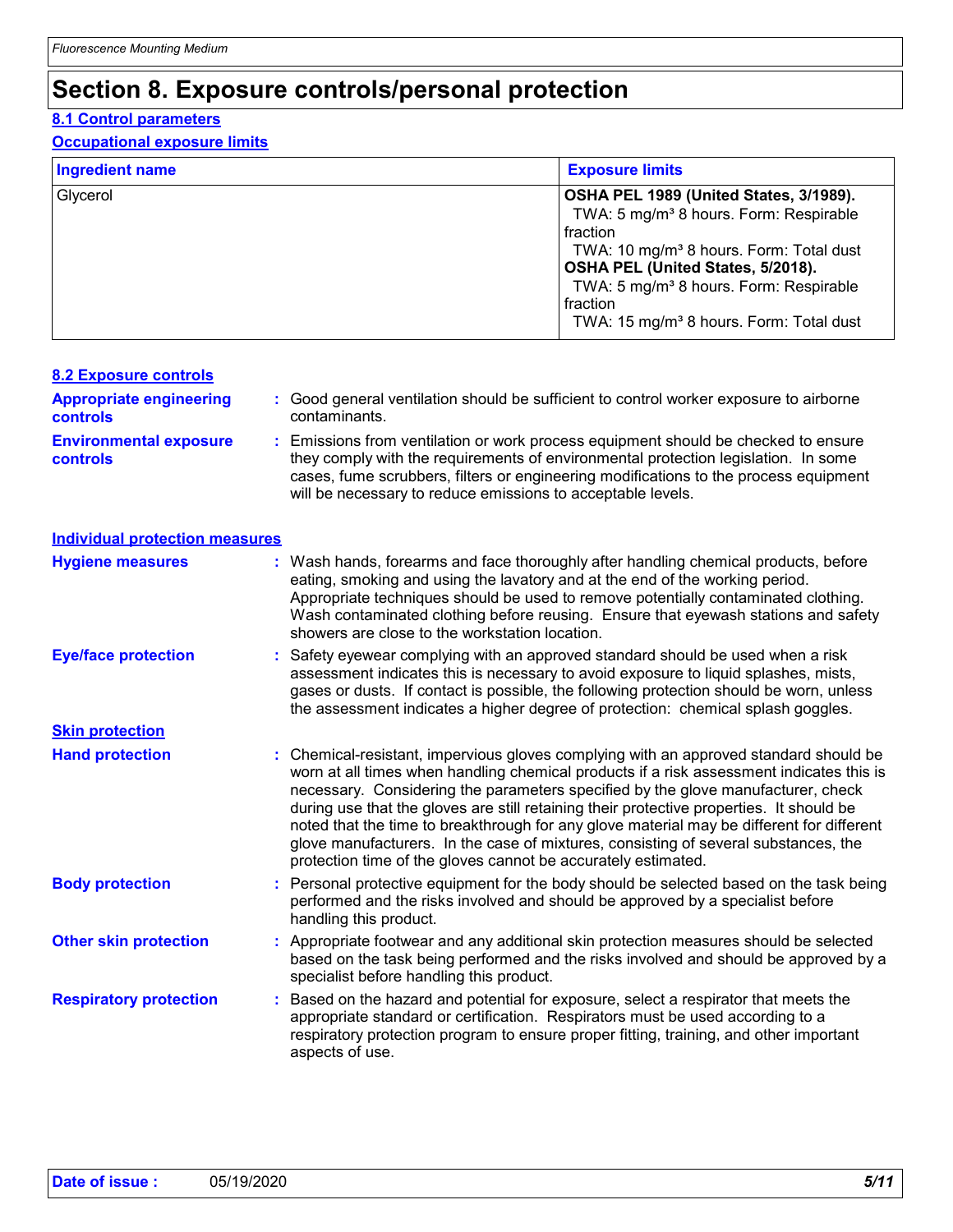### **Section 9. Physical and chemical properties**

#### **Physical state Melting point Vapor pressure Relative density Vapor density Solubility :** Liquid. **:** Not available. **:** Not available. **:** Not available. **:** Not available. Soluble in the following materials: cold water and hot water. **: Odor** : Not available. **pH Color :** Not available. **Evaporation rate Auto-ignition temperature Flash point :** Not available. **:** Not available. **:** Not available. **:** Not available. **Viscosity Constitution Constitution Constitution Constitution Constitution Constitution Constitution Constitution Constitution Constitution Constitution Constitution Constitution Constitution Constitution Constitution C Odor threshold Partition coefficient: noctanol/water** : Not available. : Not available. **Appearance Boiling point :** Not available. **Flammability (solid, gas) :** Not applicable. **Lower and upper explosive (flammable) limits :** Not available. **Decomposition temperature :** Not available. **9.1 Information on basic physical and chemical properties**

### **Section 10. Stability and reactivity**

| <b>10.6 Hazardous</b><br>decomposition products | Under normal conditions of storage and use, hazardous decomposition products should<br>t.<br>not be produced. |
|-------------------------------------------------|---------------------------------------------------------------------------------------------------------------|
| 10.5 Incompatible materials                     | : May react or be incompatible with oxidizing materials.                                                      |
| <b>10.4 Conditions to avoid</b>                 | : No specific data.                                                                                           |
| 10.3 Possibility of<br>hazardous reactions      | : Under normal conditions of storage and use, hazardous reactions will not occur.                             |
| <b>10.2 Chemical stability</b>                  | : The product is stable.                                                                                      |
| <b>10.1 Reactivity</b>                          | : No specific test data related to reactivity available for this product or its ingredients.                  |

### **Section 11. Toxicological information**

#### **11.1 Information on toxicological effects**

#### **Acute toxicity**

| <b>Product/ingredient name</b> | Result    | <b>Species</b> | <b>Dose</b> | <b>Exposure</b> |
|--------------------------------|-----------|----------------|-------------|-----------------|
| Glycerol                       | LD50 Oral | Rat            | 12600 mg/kg |                 |

| Date of issue : | 05/19/2020 | 6/11 |
|-----------------|------------|------|
|-----------------|------------|------|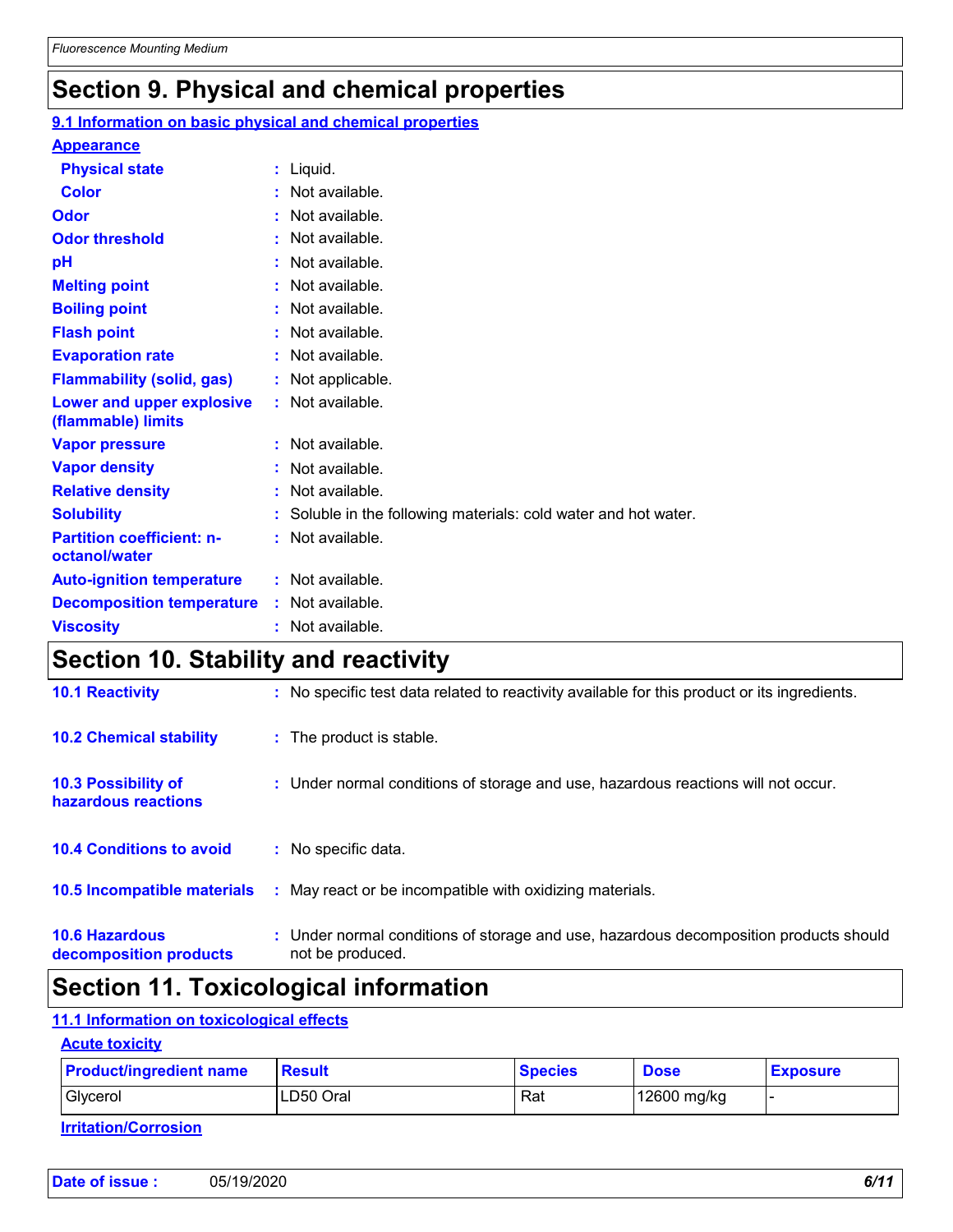### **Section 11. Toxicological information**

| <b>Product/ingredient name</b>                                                                                                                                                         | <b>Result</b>                                               | <b>Species</b> | <b>Score</b> | <b>Exposure</b>    | <b>Observation</b> |
|----------------------------------------------------------------------------------------------------------------------------------------------------------------------------------------|-------------------------------------------------------------|----------------|--------------|--------------------|--------------------|
| <b>Aycerol</b>                                                                                                                                                                         | Eyes - Mild irritant                                        | Rabbit         |              | 24 hours 500       |                    |
|                                                                                                                                                                                        | Skin - Mild irritant                                        | Rabbit         |              | mg<br>24 hours 500 |                    |
|                                                                                                                                                                                        |                                                             |                |              | mg                 |                    |
| <b>Sensitization</b>                                                                                                                                                                   |                                                             |                |              |                    |                    |
| Not available.                                                                                                                                                                         |                                                             |                |              |                    |                    |
| <b>Mutagenicity</b>                                                                                                                                                                    |                                                             |                |              |                    |                    |
| <b>Conclusion/Summary</b>                                                                                                                                                              | : Not available.                                            |                |              |                    |                    |
| <b>Carcinogenicity</b>                                                                                                                                                                 |                                                             |                |              |                    |                    |
| <b>Conclusion/Summary</b>                                                                                                                                                              | : Not available.                                            |                |              |                    |                    |
| <b>Reproductive toxicity</b>                                                                                                                                                           |                                                             |                |              |                    |                    |
| <b>Conclusion/Summary</b>                                                                                                                                                              | : Not available.                                            |                |              |                    |                    |
| <b>Teratogenicity</b>                                                                                                                                                                  |                                                             |                |              |                    |                    |
| <b>Conclusion/Summary</b>                                                                                                                                                              | : Not available.                                            |                |              |                    |                    |
| Specific target organ toxicity (single exposure)                                                                                                                                       |                                                             |                |              |                    |                    |
| Not available.                                                                                                                                                                         |                                                             |                |              |                    |                    |
| <b>Specific target organ toxicity (repeated exposure)</b>                                                                                                                              |                                                             |                |              |                    |                    |
| Not available.                                                                                                                                                                         |                                                             |                |              |                    |                    |
| <b>Aspiration hazard</b>                                                                                                                                                               |                                                             |                |              |                    |                    |
| Not available.                                                                                                                                                                         |                                                             |                |              |                    |                    |
|                                                                                                                                                                                        |                                                             |                |              |                    |                    |
| <b>Information on the likely</b>                                                                                                                                                       | : Routes of entry anticipated: Oral, Dermal, Inhalation.    |                |              |                    |                    |
|                                                                                                                                                                                        |                                                             |                |              |                    |                    |
|                                                                                                                                                                                        |                                                             |                |              |                    |                    |
| routes of exposure<br><b>Potential acute health effects</b>                                                                                                                            |                                                             |                |              |                    |                    |
| <b>Eye contact</b>                                                                                                                                                                     | : Causes eye irritation.                                    |                |              |                    |                    |
| <b>Inhalation</b>                                                                                                                                                                      | No known significant effects or critical hazards.           |                |              |                    |                    |
| <b>Skin contact</b>                                                                                                                                                                    | : No known significant effects or critical hazards.         |                |              |                    |                    |
| <b>Ingestion</b>                                                                                                                                                                       | : No known significant effects or critical hazards.         |                |              |                    |                    |
|                                                                                                                                                                                        |                                                             |                |              |                    |                    |
| <b>Symptoms related to the physical, chemical and toxicological characteristics</b>                                                                                                    |                                                             |                |              |                    |                    |
| <b>Eye contact</b>                                                                                                                                                                     | : Adverse symptoms may include the following:<br>irritation |                |              |                    |                    |
|                                                                                                                                                                                        | watering                                                    |                |              |                    |                    |
|                                                                                                                                                                                        | redness                                                     |                |              |                    |                    |
|                                                                                                                                                                                        | : No specific data.                                         |                |              |                    |                    |
|                                                                                                                                                                                        | : No specific data.                                         |                |              |                    |                    |
|                                                                                                                                                                                        | : No specific data.                                         |                |              |                    |                    |
|                                                                                                                                                                                        |                                                             |                |              |                    |                    |
| <b>Inhalation</b><br><b>Skin contact</b><br><b>Ingestion</b><br>Delayed and immediate effects and also chronic effects from short and long term exposure<br><b>Short term exposure</b> |                                                             |                |              |                    |                    |
| <b>Potential immediate</b>                                                                                                                                                             | : Not available.                                            |                |              |                    |                    |
| effects                                                                                                                                                                                |                                                             |                |              |                    |                    |
| <b>Potential delayed effects</b>                                                                                                                                                       | : Not available.                                            |                |              |                    |                    |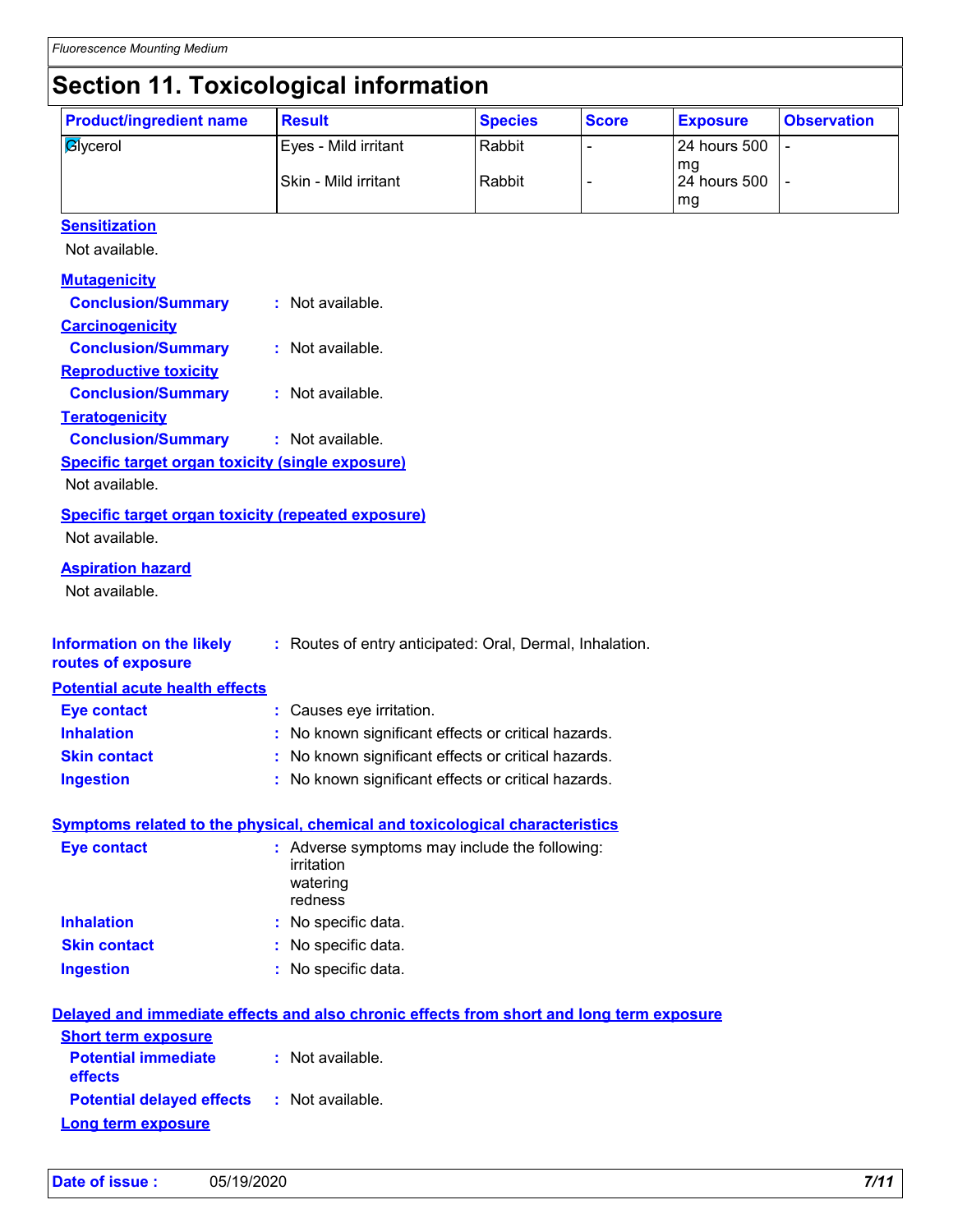### **Section 11. Toxicological information**

| <b>Potential immediate</b><br>effects             | $:$ Not available.                                  |
|---------------------------------------------------|-----------------------------------------------------|
| <b>Potential delayed effects : Not available.</b> |                                                     |
| <b>Potential chronic health effects</b>           |                                                     |
| <b>General</b>                                    | : No known significant effects or critical hazards. |
| <b>Carcinogenicity</b>                            | : No known significant effects or critical hazards. |
| <b>Mutagenicity</b>                               | : No known significant effects or critical hazards. |
| <b>Teratogenicity</b>                             | : No known significant effects or critical hazards. |
| <b>Developmental effects</b>                      | : No known significant effects or critical hazards. |
| <b>Fertility effects</b>                          | : No known significant effects or critical hazards. |

#### **Numerical measures of toxicity**

**Acute toxicity estimates**

| <b>Product/ingredient name</b> | Oral (mg/<br>kg) | <b>Dermal</b><br>(mg/kg) | Inhalation Inhalation<br>(gases)<br>(ppm) | (vapors)<br>$\mathsf{mgl}()$ | <b>Inhalation</b><br>dusts and<br>mists) (mg/ |
|--------------------------------|------------------|--------------------------|-------------------------------------------|------------------------------|-----------------------------------------------|
| Glycerol                       | 12600            | N/A                      | N/A                                       | N/A                          | N/A                                           |

### **Section 12. Ecological information**

#### **12.1 Toxicity**

| <b>Product/ingredient name</b> | <b>Result</b>                     | <b>Species</b>                    | <b>Exposure</b> |
|--------------------------------|-----------------------------------|-----------------------------------|-----------------|
| I Givcerol                     | Acute LC50 54000 mg/l Fresh water | <b>Fish - Oncorhynchus mykiss</b> | 96 hours        |

#### **12.2 Persistence and degradability**

| <b>Product/ingredient name</b> | <b>Test</b>                                               | <b>Result</b>  | <b>Dose</b> | <b>Inoculum</b> |
|--------------------------------|-----------------------------------------------------------|----------------|-------------|-----------------|
| Glycerol                       | 301D Ready<br>Biodegradability -<br>Closed Bottle<br>Test | 93 % - 30 days |             |                 |

#### **12.3 Bioaccumulative potential**

| <b>Product/ingredient name</b> | $\mathsf{LogP}_\mathsf{ow}$ | <b>BCF</b> | <b>Potential</b> |
|--------------------------------|-----------------------------|------------|------------------|
| Glycerol                       | . 76                        |            | low              |

#### **12.4 Mobility in soil**

| <b>Soil/water partition</b> | : Not available. |
|-----------------------------|------------------|
| <b>coefficient (Koc)</b>    |                  |

**12.5 Other adverse effects :** No known significant effects or critical hazards.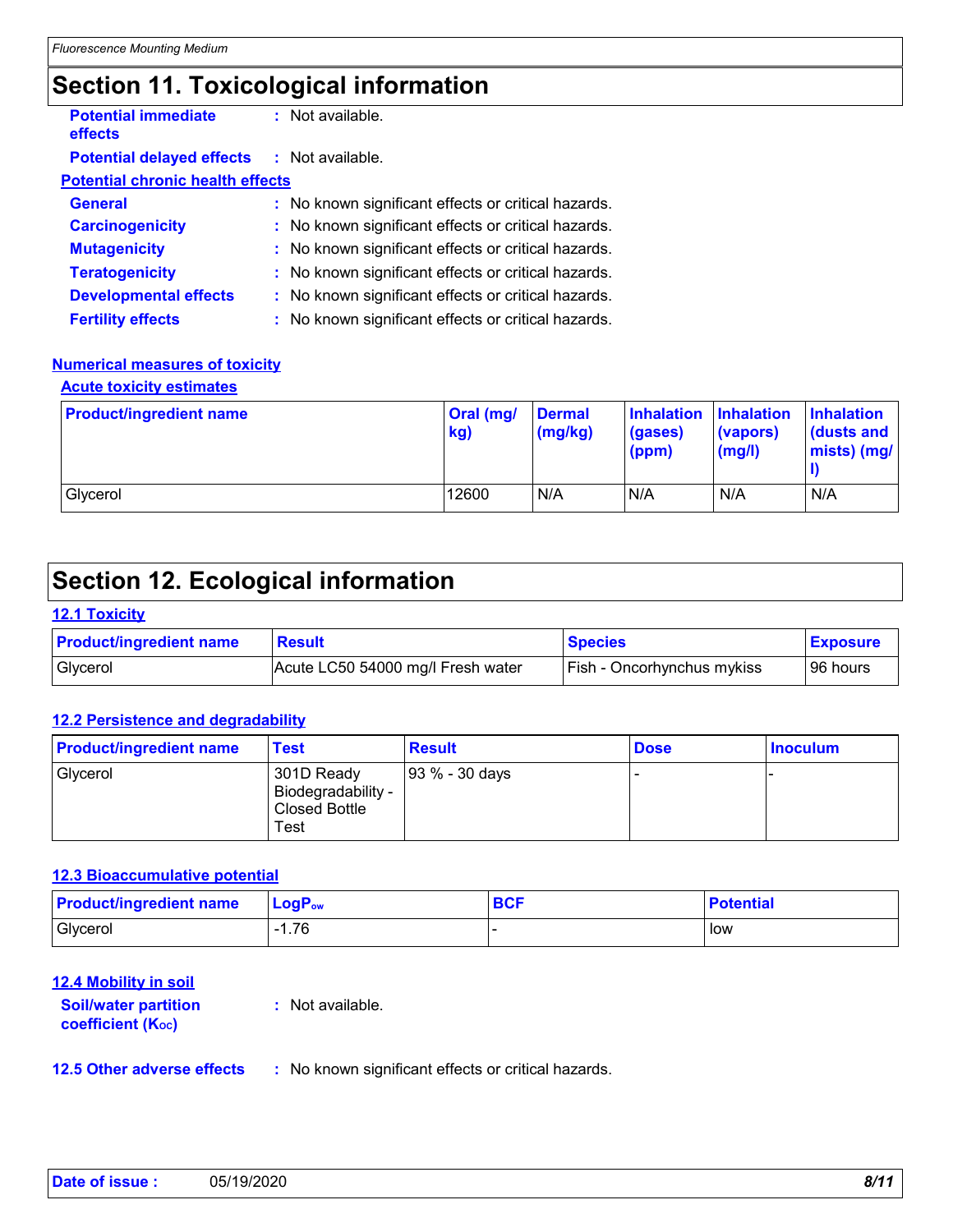### **Section 13. Disposal considerations**

| <b>13.1 Waste treatment methods</b> |                                                                                                                                                                                                                                                                                                                                                                                                                                                                                                                                                                                                                                                                                                                                                                                                                                                                                                                                                                                                                               |
|-------------------------------------|-------------------------------------------------------------------------------------------------------------------------------------------------------------------------------------------------------------------------------------------------------------------------------------------------------------------------------------------------------------------------------------------------------------------------------------------------------------------------------------------------------------------------------------------------------------------------------------------------------------------------------------------------------------------------------------------------------------------------------------------------------------------------------------------------------------------------------------------------------------------------------------------------------------------------------------------------------------------------------------------------------------------------------|
| <b>Disposal methods</b>             | : The generation of waste should be avoided or minimized wherever possible. Disposal<br>of this product, solutions and any by-products should at all times comply with the<br>requirements of environmental protection and waste disposal legislation and any<br>regional local authority requirements. Dispose of surplus and non-recyclable products<br>via a licensed waste disposal contractor. Waste should not be disposed of untreated to<br>the sewer unless fully compliant with the requirements of all authorities with jurisdiction.<br>Waste packaging should be recycled. Incineration or landfill should only be considered<br>when recycling is not feasible. This material and its container must be disposed of in a<br>safe way. Care should be taken when handling emptied containers that have not been<br>cleaned or rinsed out. Empty containers or liners may retain some product residues.<br>Avoid dispersal of spilled material and runoff and contact with soil, waterways, drains<br>and sewers. |

**Disposal should be in accordance with applicable regional, national and local laws and regulations. Local regulations may be more stringent than regional or national requirements.**

**The information presented below only applies to the material as supplied. The identification based on characteristic(s) or listing may not apply if the material has been used or otherwise contaminated. It is the responsibility of the waste generator to determine the toxicity and physical properties of the material generated to determine the proper waste identification and disposal methods in compliance with applicable regulations.**

**Refer to Section 7: HANDLING AND STORAGE and Section 8: EXPOSURE CONTROLS/PERSONAL PROTECTION for additional handling information and protection of employees.**

### **Section 14. Transport information**

**DOT / TDG / Mexico / IMDG / :** Not regulated. **IATA**

|  | Special precautions for user : Transport within user's premises: always transport in closed containers that are |
|--|-----------------------------------------------------------------------------------------------------------------|
|  | upright and secure. Ensure that persons transporting the product know what to do in the                         |
|  | event of an accident or spillage.                                                                               |

**Transport in bulk according :** Not available. **to IMO instruments**

### **Section 15. Regulatory information**

**15.1 Safety, health and environmental regulations/legislation specific for the substance or mixture**

| <b>U.S. Federal regulations</b>                                                   | : TSCA 8(a) CDR Exempt/Partial exemption: Not determined |
|-----------------------------------------------------------------------------------|----------------------------------------------------------|
| <b>Clean Air Act Section 112</b><br>(b) Hazardous Air<br><b>Pollutants (HAPS)</b> | : Not listed                                             |
| <b>Clean Air Act Section 602</b><br><b>Class I Substances</b>                     | : Not listed                                             |
| <b>Clean Air Act Section 602</b><br><b>Class II Substances</b>                    | : Not listed                                             |
| <b>DEA List I Chemicals</b><br>(Precursor Chemicals)                              | : Not listed                                             |
| <b>DEA List II Chemicals</b><br><b>(Essential Chemicals)</b>                      | : Not listed                                             |
| <b>SARA 302/304</b>                                                               |                                                          |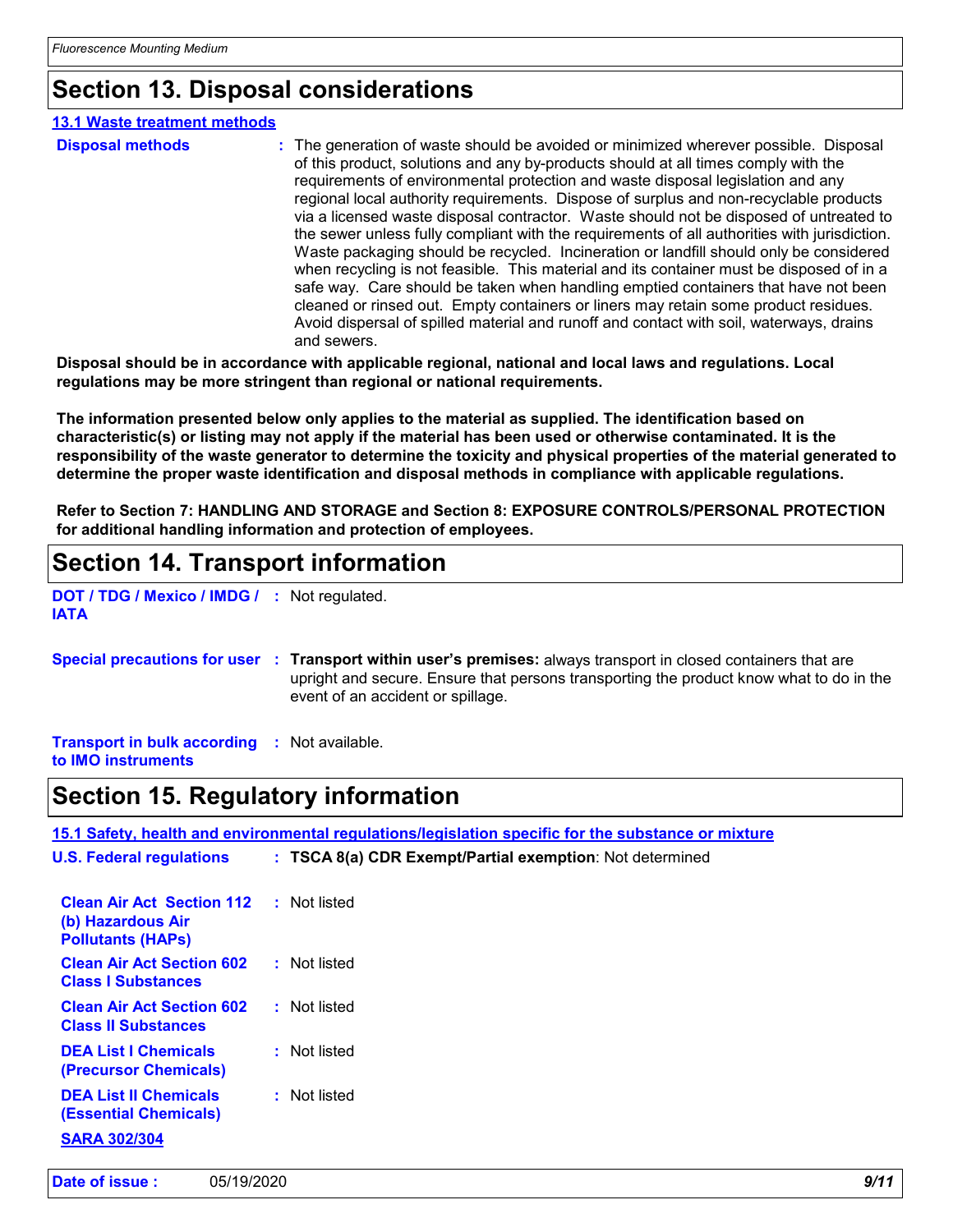### **Section 15. Regulatory information**

### **Composition/information on ingredients**

No products were found.

**SARA 304 RQ :** Not applicable.

**SARA 311/312**

**Classification :** EYE IRRITATION - Category 2B

**Composition/information on ingredients**

| <b>Name</b>      | $\bullet$  | <b>Classification</b>               |
|------------------|------------|-------------------------------------|
| <b>B</b> lycerol | 1≥50 - ≤75 | <b>EYE IRRITATION - Category 2B</b> |

#### **State regulations**

| <b>Massachusetts</b>       | : The following components are listed: GLYCERINE MIST               |
|----------------------------|---------------------------------------------------------------------|
| <b>New York</b>            | : None of the components are listed.                                |
| <b>New Jersey</b>          | : The following components are listed: GLYCERIN; 1,2,3-PROPANETRIOL |
| <b>Pennsylvania</b>        | : The following components are listed: 1,2,3-PROPANETRIOL           |
| <b>California Prop. 65</b> |                                                                     |

This product does not require a Safe Harbor warning under California Prop. 65.

#### **International regulations**

**Chemical Weapon Convention List Schedules I, II & III Chemicals** Not listed.

#### **Montreal Protocol**

Not listed.

#### **Stockholm Convention on Persistent Organic Pollutants** Not listed.

**Rotterdam Convention on Prior Informed Consent (PIC)** Not listed.

#### **UNECE Aarhus Protocol on POPs and Heavy Metals** Not listed.

**Inventory list**

| Australia                | : Not determined.                                                                  |
|--------------------------|------------------------------------------------------------------------------------|
| Canada                   | : Not determined.                                                                  |
| China                    | : All components are listed or exempted.                                           |
| <b>Europe</b>            | : All components are listed or exempted.                                           |
| Japan                    | Japan inventory (ENCS): Not determined.<br>Japan inventory (ISHL): Not determined. |
| <b>New Zealand</b>       | : All components are listed or exempted.                                           |
| <b>Philippines</b>       | : Not determined.                                                                  |
| <b>Republic of Korea</b> | : Not determined.                                                                  |
| Taiwan                   | : All components are listed or exempted.                                           |
| <b>Thailand</b>          | : Not determined.                                                                  |
| Turkey                   | : Not determined.                                                                  |
| <b>United States</b>     | : Not determined.                                                                  |
| Viet Nam                 | All components are listed or exempted.                                             |
|                          |                                                                                    |